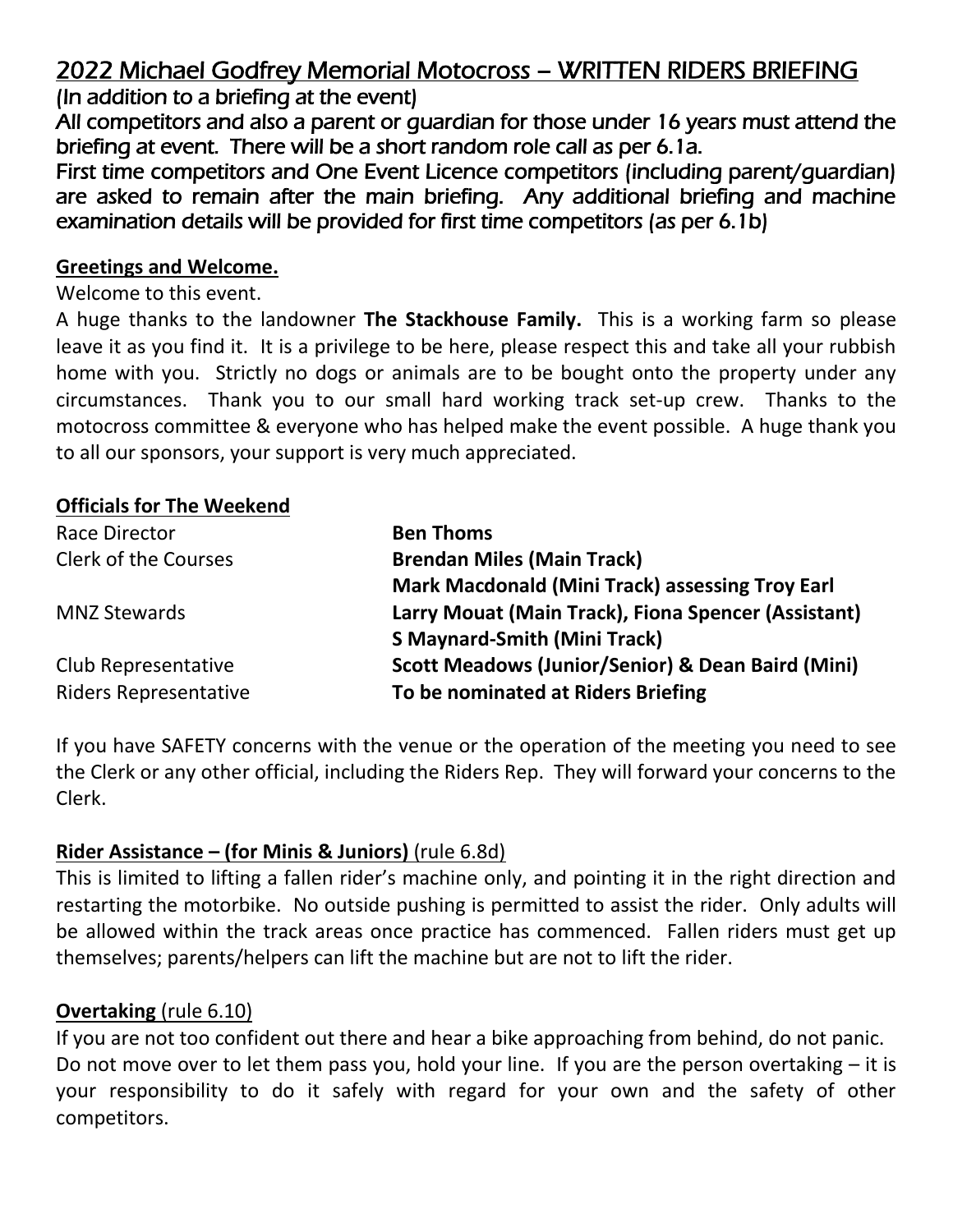# **Flags** (rule 6.17b)

**Yellow** – A yellow flag means SLOW down immediately, NO overtaking and NO jumping or closing the gap. A failure to obey a yellow flag will be treated very seriously. There is no excuse for not obeying them, they are there for your safety and all of the riders around you. **Black** – you have a problem and need to stop.

**Red** – the race is being stopped, slow down immediately and proceed around the track slowly back to the start area and await an announcement. Do not return to the Pits unless instructed to do so.

**Purple** – at the track exit

**White** – One lap to go.

**Chequered Flag** – The race has finished. Stop racing, leave the track and return to the pits slowly.

# **Starters Orders** (rule 6.6i)

Once you enter the start area you are under the 'Starters' complete control. What they say goes, this applies to gate picks, positions and start procedures.

This weekend we will be using an electronic start board on the main track and start boards on the mini track. The board will be activated once the starter signals riders on the line are ready. Check Helmet Strap will be displayed. The board will then countdown from 10 seconds to 0 (zero). This is followed by a series of red dots. The gates will not drop until after the countdown has reached 0 (zero) and the red dots appear.

# **Start Area**

Only the rider & one member of their pit crew are allowed in the start area at a time. No exceptions, if this is not adhered to you will be asked to leave the start area. If you are using start blocks, it is your responsibility to remove them from the gates after your rider has left the gates. Keep an eye on the race order. Each time the gate drops the next class should be in the start area. Gate pick will go off Saturday practice lap times for the duration of the event.

# **Track Markings** (rule 6.10a)

If you miss a marker and leave the track, you must re-enter safely and ensure you do not gain an advantage. NEVER ride backwards anywhere along the track.

# **Exit from the Track**

This will be clearly marked and made clear at riders briefing.

# **Helmets**

All riders riding motorbikes must wear a helmet. No helmet, then don't ride, walk.  $1<sup>st</sup>$  gear at all times, slow, walkers have right of way off the track. One rider to a bike at all times.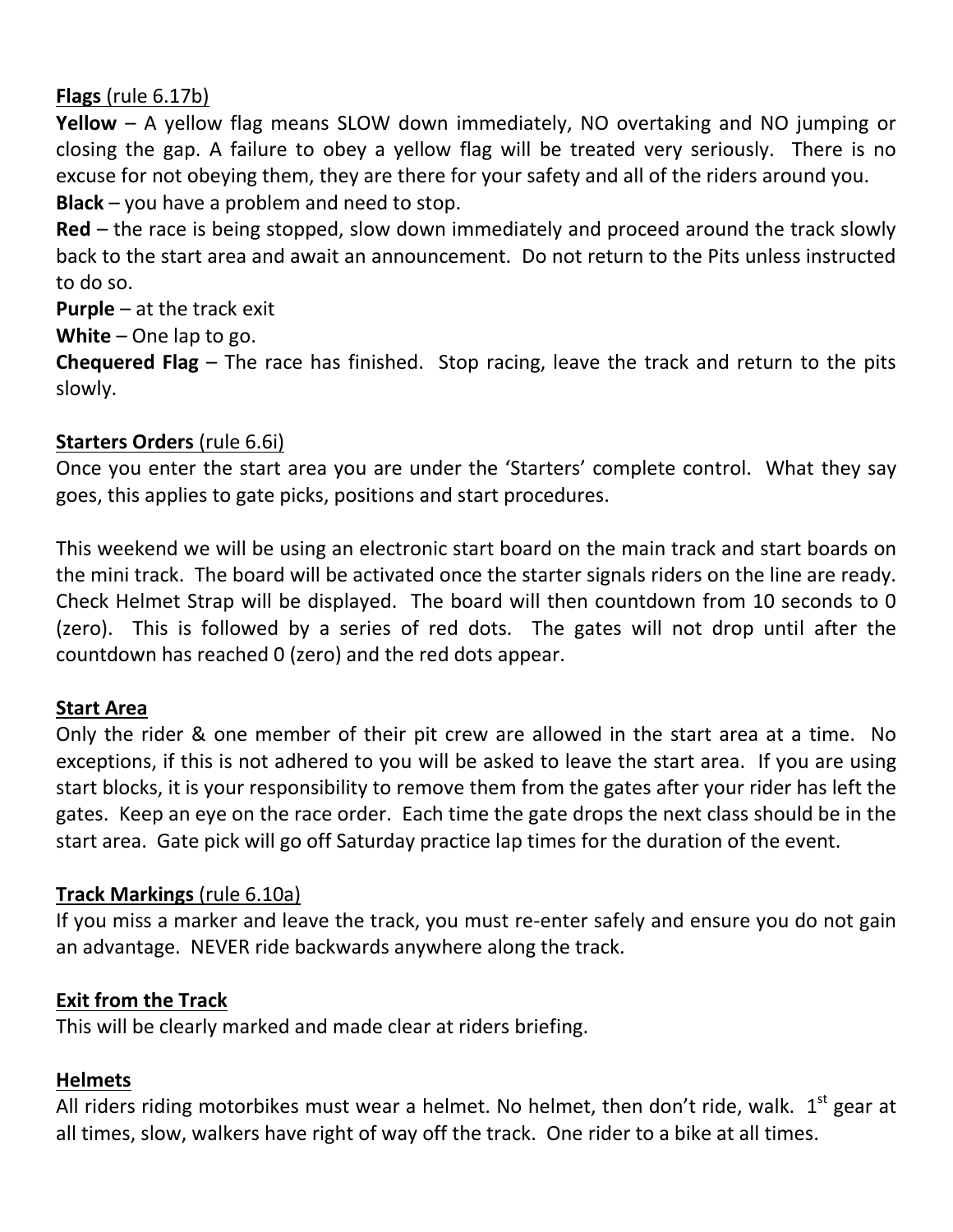### **Machine Examination** (rule 6.19)

It is your responsibility to turn up with a machine in sound condition, without defects. We will be carrying out basic visual inspections on the line during practice. If you are spotted with a defective item, you will be asked to pull off the start and return to the pits to have the issues sorted before you can race. Riders who require a One Event Licence **must** have their bike 'checked' prior to participating in any part of practice/racing – you will be sent separate information relating to this.

# **Protective Equipment** (chapter 8)

It is your responsibility to ensure your gear is in proper working order and compliant at all times. We will be inspecting safety equipment on the line during practice. Please appreciate if you we point something out it is for your own safety and it needs to be sorted before you can race.

### **Body Armour**

Commercially available Motorcycle Body Protection (Armour) that MUST include back protection must be worn. Checks will be carried out on the line, & you will not be allowed to participate without this on.

# **Helmets**

You need to take your helmet/(s) along to sign in. We don't want to turn anyone away on the day, so please check in advance that your helmet meets current MNZ regulations. The Snell approval code of M2010, M2000 or M2005 can no longer be accepted. Helmet standards are found either on a label on the chin strap, a sticker inside the lining of the helmet, or on the outside rear helmet at the base. Please ensure you have the correct safety gear; regulations around Safety Gear can be found the following link at: [https://www.mnz.co.nz/docs/default](https://www.mnz.co.nz/docs/default-source/rules/chapter-8---safety-gear-(off-road).pdf?sfvrsn=2)[source/rules/chapter-8---safety-gear-\(off-road\).pdf?sfvrsn=2](https://www.mnz.co.nz/docs/default-source/rules/chapter-8---safety-gear-(off-road).pdf?sfvrsn=2) An example of what the Helmet Standards look like is provided at the end of these regulations.

**Note: Rule 8.2n**: 'Helmet Cameras or other accessories are not permitted to be attached to the rider's Helmet'. (This includes Camera Mounts)

# **Track Conditions**

Track conditions will likely change during the day, it is your responsibility to ride to the conditions. Please utilize the practice to familiarize yourself with the track, its features and the location of flag points. Obey the directions of all officials and medical personnel.